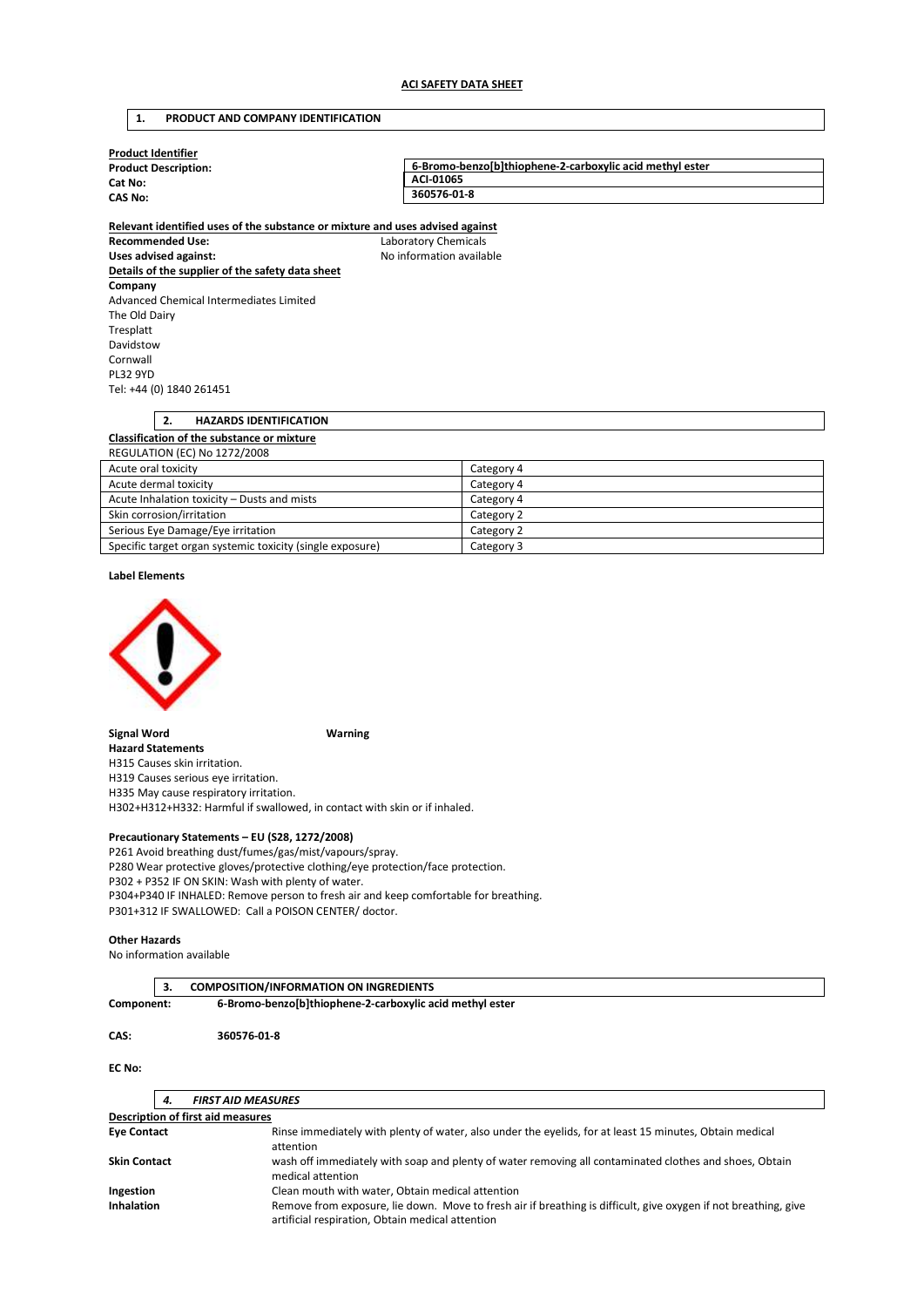## **5. FIRE-FIGHTING MEASURES**

### **Extinguishing media**

**Suitable Extinguishing Media** 

Water spray Carbon dioxide (CO2) Dry chemical foam

**Extinguishing media which must not be used for safety reasons** 

No information available

### **Special hazards arising from the substance or mixture**

Thermal decomposition can lead to release of irritating gases and vapours

**Advice for fire-fighters** 

As in any fire, wear self-contained breathing apparatus pressure-demand, MSHA/NIOSH (approved or equivalent) and full protective gear.

## **6. ACCIDENTAL RELEASE MEASURES**

**Personal precautions, protective equipment and emergency procedures** 

## Ensure adequate ventilation

**Environmental precautions** 

Prevent further leakage or spillage if safe to do so

#### **Methods and material for containment and cleaning up**

Sweep up or spillage and collect in suitable container for disposal. Use suitable absorbent if required. Do not let this chemical enter the environment

### **7. HANDLING AND STORAGE**

**Precautions for Safe Handling** 

Avoid contact with skin and eyes. Do not breath dust. Do not breath vapours or spray mist. Do not ingest

**Conditions for Safe Storage, including and incompatibilities** 

Keep in a dry, cool and well-ventilated place. Keep container tightly closed. **8. EXPOSURE CONTROLS/PERSONAL PROTECTION** 

| <b>Control Parameters</b>                |                                      |                                                                                         |
|------------------------------------------|--------------------------------------|-----------------------------------------------------------------------------------------|
| <b>Exposure limits</b>                   |                                      | Not applicable                                                                          |
| Derived No Effect Level (DNEL)           |                                      | No information available                                                                |
| <b>Predicted No Effect Concentration</b> |                                      | No information available                                                                |
| (PNEC)                                   |                                      |                                                                                         |
| <b>Exposure Controls</b>                 |                                      |                                                                                         |
| <b>Engineering Measures</b>              |                                      | Ensure adequate ventilation, especially in confined areas. Ensure that eyewash stations |
|                                          |                                      | and safety showers are close to workstation location.                                   |
|                                          | <b>Personal Protective Equipment</b> |                                                                                         |
| 1.                                       | Eye protection                       | Goggles                                                                                 |
| 2.                                       | <b>Hand protection</b>               | Protective gloves                                                                       |
| 3.                                       | Skin and body protection             | Wear appropriate protective gloves and clothing to prevent skin exposure                |
| 4.                                       | <b>Respiratory protection</b>        | Follow the OSHA respirator regulations found in 29 CFR 1910.134 OR European Standard    |
|                                          |                                      | EN 149. Use a NIOSH/MSHA or European Standard EN 149 approved respirator                |
|                                          |                                      | if exposure limits are exceeded or if irritation or other symptoms are experienced.     |
|                                          |                                      |                                                                                         |

**Environmental Exposure Controls No information available** 

**Hygiene Measures** Handle in accordance with good industrial hygiene practice

## **9. PHYSICAL AND CHEMICAL PROPERTIES**

| <b>Physical State</b>      | Solid      |
|----------------------------|------------|
| Appearance                 | Beige      |
| <b>Boiling Point/Range</b> |            |
| <b>Melting Point/Range</b> |            |
| <b>Flash Point</b>         |            |
| <b>Molecular Formula</b>   | C10H7BrO2S |
| <b>Molecular Weight</b>    | 271.13     |
|                            |            |

### **10. STABILITY AND REACTIVITY**

**Reactivity Chemical Stability**  Stable under normal conditions **Possibility of Hazardous Reactions**  Hazardous Polymerization Maximum No information available Hazardous Reactions No information available **Conditions to Avoid**  Incompatible products. Heat. **Incompatible Materials**  Acids, bases, strong oxidizing agents, strong reducing agents, **Hazardous Decomposition Products**  In combustion emits toxic fumes.